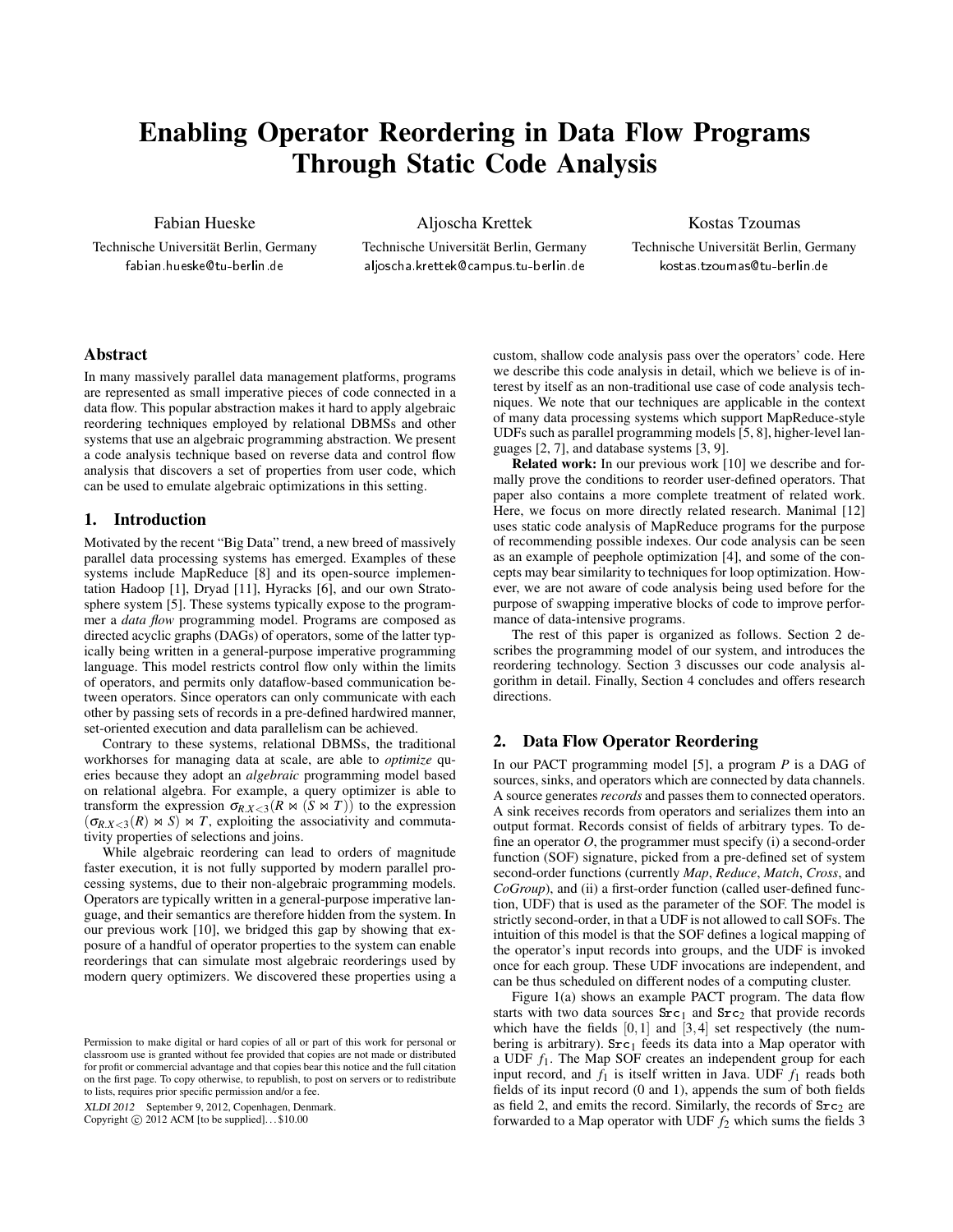

Figure 1. Example Data Flows: (a) original order, (b) first reordered alternative, (c) second reordered alternative

and 4, appends the sum as field 5 and emits the record. The outputs of both Map operators are forwarded as inputs to a Match operator with a UDF  $f_3$  and the key field  $[0]$  for the first and  $[3]$  for the second input. The Match SOF creates a group for each pair of records from both inputs that match on their key fields. *f*<sup>3</sup> merges the fields of both input records and emits the result. We give the pseudo-code of all three user functions in the form of 3-address code [4] below.

|                                    | $20: f2(InRec$ \$ir)                             |
|------------------------------------|--------------------------------------------------|
| 10: $f1(InRec$ \$ir)               | 21: $x := getField($ir, 3)$                      |
| 11: $a:=getField(fir,0)$           | $22:$ $\gamma := \text{getField}(\text{Sir}, 4)$ |
| 12: $b:=getField($ir,1)$           | $23:$ $$z:=$ $$x + $y$                           |
| $13:$ $c:=$ \$a + \$b              | $24:$ \$or:=create()                             |
| $14:$ $for:=$ copy $(\text{sin})$  | 25: setField(\$or, 3, \$x)                       |
| $15: setField(\text{for } 2, \$c)$ | $26: setField({for, 4, $y})$                     |
| $16:$ emit $(\text{for})$          | 27: setField(\$or, 5, \$z)                       |
|                                    | $28:$ emit $(\text{for})$                        |

- 30: f3(InRec \$ir1, InRec \$ir2)
- 31: \$or:=copy(\$ir1)
- 32: union(\$or,\$ir2)
- 33: emit(\$or)

The pseudo-code shows the UDF API to process PACT records. The user-functions f1, f2, and f3 receive as input one or two *input records* of type InRec. The only way that a user function can emit an *output record* of type OutRec is by calling the emit(OutRec) function. Output records can be either initialized as empty (OutRec create()), or by copying an input record (OutRec copy(InRec)). Records can be combined via the function void union(OutRec,InRec). Fields can be read to a variable via Object getField(InRec,int) addressed by their position in the input record. The value of a field can be set via void setField(OutRec,int,Object). Note that our record API is based on basic operations and similar to other systems' APIs such as Apache Pig [2].

Figures 1 (b) and (c) show potential reorderings of the original data flow (a) where either  $\text{Map}(f_1)$  or  $\text{Map}(f_2)$  has been reordered with  $\text{Match}(f_3, [0], [3])$ . While data flow (b) is a valid reordering, alternative (c) does not produce the same result as (a). In previous work, we presented conditions for valid reorderings of data flow operators centered around conflicts of operators on fields [10]. For example, since we know that  $f_1$  reads fields 0 and 1, and writes field 2, while  $f_3$  reads fields 0 and 3, we can conclude that  $f_1$  and  $f_3$  only have a *read conflict* on field 0, and can thus be safely reordered. UDFs that have write conflicts cannot be reordered. This would be true if *f*<sup>1</sup> did not append the sum as field 2, but overwrote field 0 with the sum. Additional complications arise from the way output records are formed. Although on the first sight, *f*<sup>1</sup> and *f*<sup>2</sup> perform a very similar operation, i. e., summing two fields and appending the result, there is a fundamental difference. While  $f_1$  creates its output record by copying the input record (line 14),  $f_2$  creates an empty output record (line 24) and explicitly copies the fields of the input record (lines 25,26). The side effect of creating an empty output record is that all fields of an input record are implicitly removed from the output. By reordering  $\text{Map}(f_2)$  with  $\text{Match}(f_3,[0],[3])$ , the fields 0, 1, and 2 will get lost since  $\text{Map}(f_2)$  does not explicitly copy them into the newly created output record.

The information that needs to be extracted from the user code in order to reason about reordering of operators is as follows. The *read set*  $R_f$  of a UDF  $f$  is the set of fields from its input data sets that *might* influence the UDF's output, i. e., fields that are read and evaluated by  $f$ . The *write set*  $W_f$  is the set of fields of the output data set that have different values from the corresponding input field. The *emit cardinality bounds*  $|EC_f|$  and  $[EC_f]$  are lower and upper bounds for the number of records emitted per invocation of *f* . Reference [10] defines these properties more formally, and provides conditions for reordering operators with various SOFs given knowledge of these properties. In addition to change the order of operators, the optimizer can leverage these properties to avoid expensive data processing operations, e. g., a previously partitioned data set is still partitioned after a UDF was applied, if the partitioning fields were not modified by the UDF. Moreover, field projections can be pushed down based on read set information.

While it is very difficult to statically derive the exact properties by UDF code analysis in the general case, it is possible to conservatively approximate them. In reference [10] we discussed this static code analysis pass for the simple case of unary operators. In the next section, we provide the full algorithm that deals with the additional complexity due to binary operators, and provide detailed pseudo-code.

### 3. Code Analysis Algorithm

Our algorithm relies on a static code analysis (SCA) framework to get the bytecode of the analyzed UDF, for example as typed three-address code [4]. The framework must provide a control flow graph (CFG) abstraction, in which each code statement is represented by one node along with a function PREDS(*s*) that returns the statements in the CFG that are "true" predecessors of statement *s*, i.e., they are not both predecessors and descendants. Finally, the framework must provide two methods  $DEF\text{-}Use(s, \text{iv})$ and USE-DEF $(s, \$\mathbf{v})$  that represent the Definition-Use chain of the variable \$v at statement *s*, and the Use-Definition chain of variable \$v at statement *s* respectively. Any SCA framework that provides these abstraction can be used.

The algorithm visits each UDF in a topological order implied by the program DAG starting from the data sources. For each UDF *f* , the function VISIT-UDF of Algorithm 1 is invoked. First, we compute the read set  $R_f$  of the UDF (lines 7-10). For each statement of the form  $t := getField($ir, n)$  that results in a valid use of variable  $t$  (DEF-USE(*g*,  $t \neq \emptyset$ ) we add field *n* to  $R_f$ 

Approximating the write set  $W_f$  is more involved. We compute four sets of integers that we eventually use to compute an approximation of  $W_f$ . The *origin set*  $O_f$  of UDF  $f$  is a set of input ids. An integer  $o \in O_f$  means that all fields of the *o*-th input record of *f* are copied verbatim to the output. The *explicit modification set*  $E_f$  contains fields that are modified and then included in the output. We generally assume that fields are uniquely numbered within the program (as in Figure 1). The *copy set*  $C_f$  contains fields that are copied verbatim from one input record to the output. Finally, the *projection set*  $P_f$  contains fields that are projected from the output, by explicitly being set to null. The write set is computed from these sets using the function COMPUTE-WRITE-SET (lines 1-5). All fields in  $E_f$  and  $P_f$  are explicitly modified or set to null and therefore in  $W_f$ . For inputs that are not in the origin set  $O_f$ , we add all fields of that input which are not in *C<sup>f</sup>* , i. e., not explicitly copied.

To derive the four sets, function VISIT-UDF finds all statements of the form e: emit(\$or), which include the output record \$or in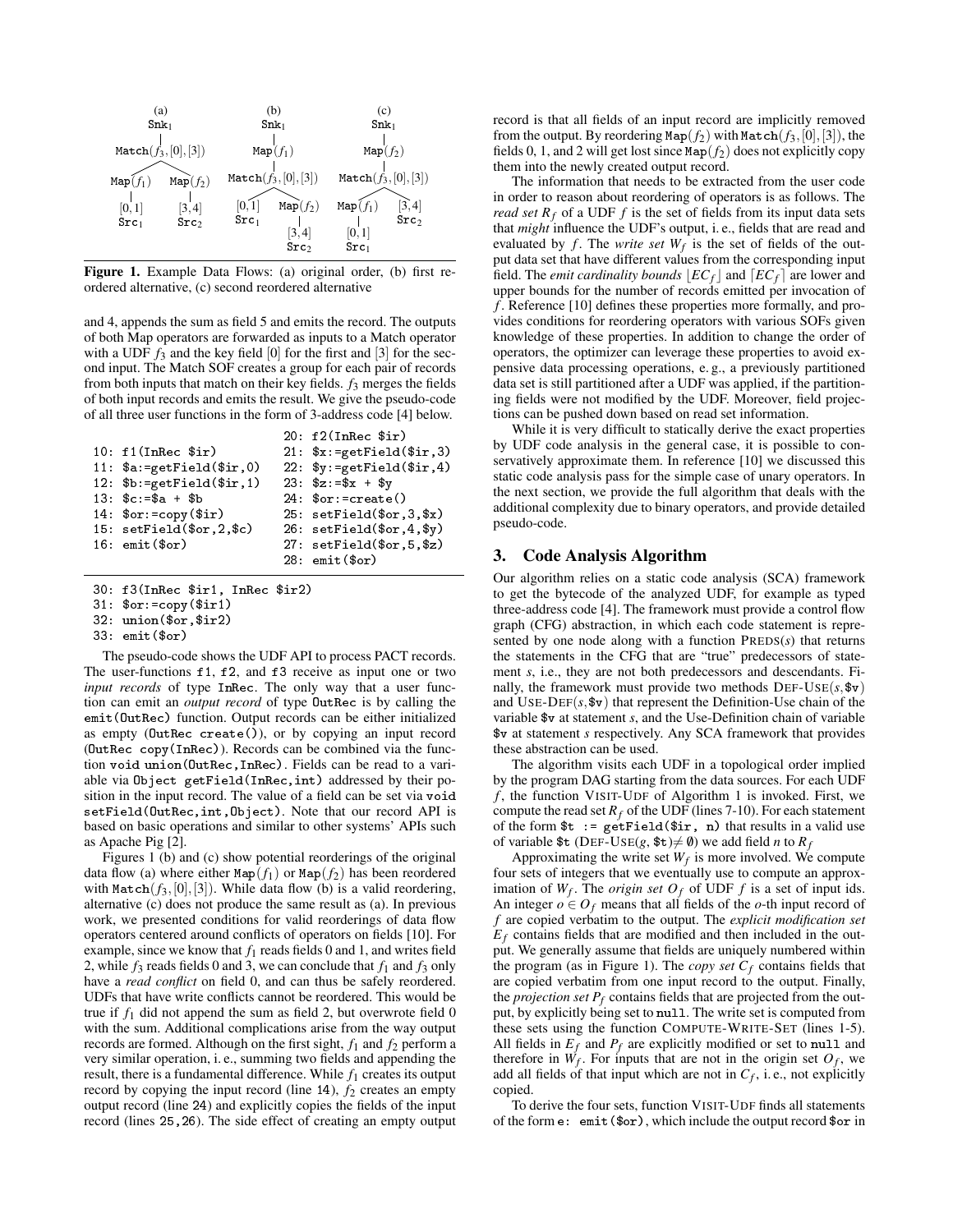Algorithm 1 Code analysis algorithm

1: **function** COMPUTE-WRITE-SET $(f, O_f, E_f, C_f, P_f)$ 2:  $W_f = E_f \cup P_f$ <br>3: **for** *i* ∈ INPUT  $\overrightarrow{\textbf{for}}\ \mathbf{i} \in \text{INPUTS}(f)\ \overrightarrow{\textbf{do}}$ 4: **if**  $i \notin O_f$  then  $W_f = W_f \cup (\text{INPUT-FileLDS}(f, i) \setminus C_f)$ 5: return  $W_f$ 6: function VISIT-UDF(*f*) 7:  $R_f = \emptyset$ <br>8:  $G = \text{all}$  $\vec{G}$  = all statements of the form g:  $t = getField(fir, n)$ 9: **for** g in  $G$  do 10: **if** DEF-USE(g,  $\text{ $t \to \emptyset$}$  then  $R_f = R_f \cup \{n\}$ 11:  $E = \text{all statements of the form } \text{e: emit}(\text{for})$ 12:  $(O_f, E_f, C_f, P_f) = \text{VIST-TMTC}(\text{ANY}(E), \text{for})$ 13: **for**  $\mathbf{e}$  in  $E$  **do** 14:  $(O_e, E_e, C_e, P_e) = \text{VISTT-STM}(e, \text{$for})$ <br>15:  $(O_f, E_f, C_f, P_f) = \text{MERGE}( (O_f, E_f, C_f, P_f))$ 15:  $(O_f, E_f, C_f, P_f) = \text{MERGE}((O_f, E_f, C_f, P_f), (O_e, E_e, C_e, P_e))$ 16: **return**  $(R_f, O_f, E_f, C_f, P_f)$ 17: function VISIT-STMT(s, \$or) 18: **if** VISITED(**s**, \$0**r**) then<br>19: **return** MEMO-SETS return MEMO-SETS(s, \$or) 20: VISITED( $s,$ \$or) = true<br>21: **if** s of the form  $s$ or = c if s of the form  $\text{for} = \text{create}()$  then return  $(0, 0, 0, 0)$ 22: if s of the form  $\text{for } = \text{copy}(\text{sin})$  then<br>23: return (INPUT-ID( $\text{sin } \theta$ ,  $\theta$ ,  $\theta$ ) return (INPUT-ID $($ir), $(0,0,0)$$ 24:  $P_s = \text{PREDS(s)}$ <br>25:  $(Q_0, E_0, C_1, P_0) =$ 25:  $(O_s, E_s, C_s, P_s) = \text{VISIT-STMT}(\text{ANY}(P_s), \text{for})$ 26: for p in  $P_s$  do<br>27:  $(Q_r, E_r, C_r)$ 27:  $(O_p, E_p, C_p, P_p) = \text{VIST-TSTM}(p, \text{$for})$ <br>
28:  $(O_e, E_e, C_e, P_e) = \text{MERGE}((O_e, E_e, C_e, P_e))$ 28:  $(O_s, E_s, C_s, P_s) = \text{MERGE}((O_s, E_s, C_s, P_s), (O_p, E_p, C_p, P_p))$ 29: if s of the form union(\$or, \$ir) then 30: return  $(O_s \cup \text{INPUT-ID}(\text{$\$ir}), E_s, C_s, P_s)$ 31: if s of the form setField(\$or, *n*, \$t) then  $T =$ USE-DEF(s, \$t) 33: if all  $t \in T$  of the form  $t = getField(fir, n)$  then 34: **return**  $(O_s, E_s, C_s \cup \{n\}, P_s)$ 35: else 36: **return**  $(O_s, E_s \cup \{n\}, C_s, P_s)$ 37: if s of the form setField( $\$ or, *n*, null) then<br>38: return ( $O_e$ ,  $E_e$ ,  $C_e$ ,  $P_e$ ,  $| \{n\}$ ) 38: **return**  $(O_s, E_s, C_s, P_s \cup \{n\})$ 39: **function** MERGE(( $O_1, E_1, C_1, P_1$ ), ( $O_2, E_2, C_2, P_2$ ))<br>40:  $C = (C_1 \cap C_2) \cup \{x | x \in C_1, \text{INPUT-D}(x) \in O_2\}$ 40:  $C = (C_1 \cap C_2) \cup \{x | x \in C_1, \text{INPUT-ID}(x) \in O_2\}$ <br>41:  $\cup \{x | x \in C_2, \text{INPUT-ID}(x) \in O_1\}$ 41:  $\bigcup \{x | x \in C_2, \text{INPUT-ID}(x) \in O_1\}$ <br>42: **return** (*O*<sub>1</sub> ∩ *O*<sub>2</sub>, *E*<sub>1</sub> ∪ *E*<sub>2</sub>, *C*, *P*<sub>1</sub> ∪ *P*<sub>2</sub>) **return**  $(O_1 ∩ O_2, E_1 ∪ E_2, C, P_1 ∪ P_2)$ 

the output (line 11). It then calls for each statement e the recursive function VISIT-STMT that recurses from statement e backwards in the control flow graph (lines 12-15). The function performs a combination of reverse data flow and control flow analysis but does not change the values computed for statements once they have been determined. The function ANY returns an arbitrary element of a set.

The useful work is done in lines 24-38 of the algorithm. First, the algorithm finds all predecessor statements of the current statement, and recursively calls VISIT-STMT. The sets are merged using the MERGE function (lines 39-42). MERGE provides a conservative approximation of these sets, by creating maximal *E*,*P* sets, and minimal  $O$ , $C$  sets. This guarantees that the data conflicts that will arise are a superset of the true conflicts in the program. When a statement of the form setField(\$or, *n*, null) is found (line 37), field *n* of the output record is explicitly projected, and is thus added to the projection set *P*. When a statement of the form setField(\$or, *n*, \$t) is found (line 31), the USE-DEF chain of \$t is checked. If the temporary variable \$t came directly from field *n* of the input, it is added to the copy set *C*, otherwise it is added to the explicit write set *E*. When we encounter a statement of the form  $\text{for} = \text{create}()$  (line 21), we have reached the cre-

ation point of the output record, where it is initialized to the empty record. The recursion then ends. Another base case is reaching a statement  $\text{for} = \text{copy}(\text{sin})$  (line 22) where the output record is created by copying all fields of the input record \$ir. This adds the input id of record  $\frac{1}{2}$  ir to the origin set *O*. A union statement (line 29) results in an inclusion of the input id of the input record \$ir in the origin set *O*, and a further recursion for the output record \$or. The algorithm maintains a memo table MEMO-SETS to support early exit of the recursion in the presence of loops (line 18). The memo table is implicitly updated at every return statement of VISIT-STMT.

Function VISIT-STMT always terminates in the presence of loops in the UDF code, since it will eventually find the statement that creates the output record, or visit a previously seen statement. This is due to PREDS always exiting a loop after visiting its first statement. Thus, loop bodies are only visited once by the algorithm. The complexity of the algorithm is  $O(en)$ , where *n* is the size of the UDF code, and *e* the number of emit statements. This assumes that the Use-Def and Def-Use chains have been precomputed.

The lower and upper bound on the emit cardinality of the UDF can be derived by another pass over the UDF code. We determine the bounds for each emit statement *e* and combine those to derive the bounds of the UDF. For the lower bound  $\left[EC_f\right]$ , we check whether there is a statement before statement *e* that jumps to a statement after *e*. If there is none, the emit statement will always be executed and we set  $|EC_f| = 1$ . If such a statement exists, statement *e* could potentially be skipped during execution, so we set  $\lfloor EC_f\rfloor = 0$ . For the upper bound  $\lfloor EC_f\rfloor$ , we determine whether there is a statement after *e* that can jump to a statement before *e*. If yes, the statement could be executed several times during the UDF's execution, so we set  $\lfloor EC_f \rfloor = +\infty$ . If such a statement does not exist, statement *e* can be executed at most once so we set  $\lfloor EC_f\rceil = 1$ . To combine the bounds we choose for the lower bound of the UDF the highest lower bound over all emit statements and for the upper bound the highest upper bound over all emit statements.

Our previous work [10] compares read and write sets which are automatically derived by our static code analysis technique and from manually attached annotations. We show that our technique yields very precise estimations with only little loss of optimization potential. However, we note that the estimation quality depends on the programming style.

### 4. Conclusions and Future Work

We presented a shallow code analysis technique that operates on data flow programs composed of imperative building blocks ("operators"). The analysis is a hybrid of reverse data flow and control flow analysis, and determines sets of record fields that express the data conflicts of operators. These sets can be used to "emulate" algebraic reorderings in the dataflow program. Our techniques guarantee safety through conservatism and are applicable to many data processing systems that support UDFs. Future work includes research on intrusive user-code optimizations, i. e., modifying the code of UDFs, and on the effects that the use of functional programming languages to specify UDFs has on our approach and possible optimizations.

#### Acknowledgments

This research was funded by the German Research Foundation under grant FOR 1036. We would like to thank Volker Markl, our coauthors from previous work [10], and the members of the Stratosphere team.

#### References

[1] http://hadoop.apache.org/.